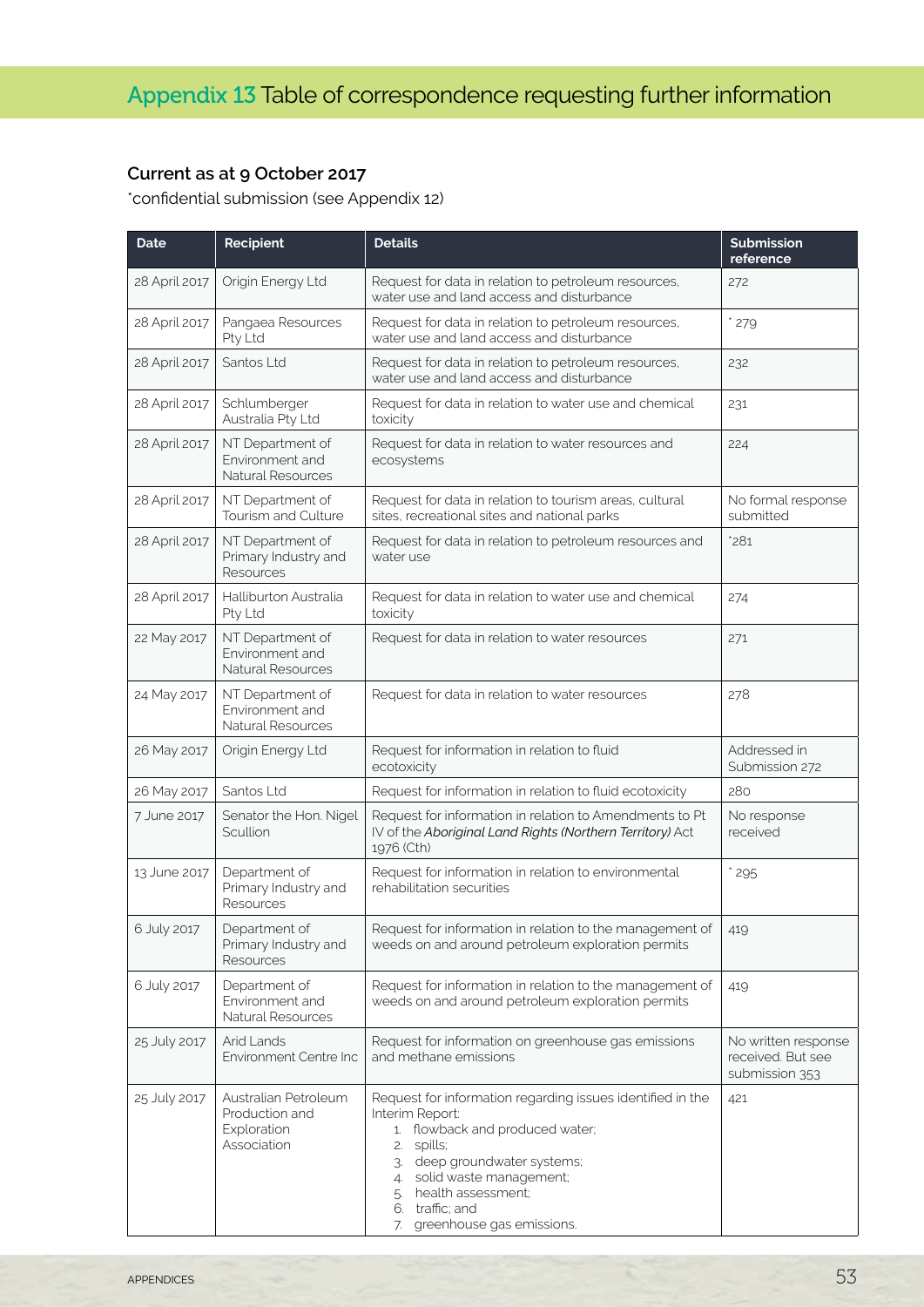| <b>Date</b>   | Recipient                                                             | <b>Details</b>                                                                                                                                                                                                                                                                                                                                                                                                                                                                                                                      | <b>Submission</b><br>reference                             |
|---------------|-----------------------------------------------------------------------|-------------------------------------------------------------------------------------------------------------------------------------------------------------------------------------------------------------------------------------------------------------------------------------------------------------------------------------------------------------------------------------------------------------------------------------------------------------------------------------------------------------------------------------|------------------------------------------------------------|
| 25 July 2017  | The Australia Institute                                               | Request for information on greenhouse gas emissions<br>and methane emissions                                                                                                                                                                                                                                                                                                                                                                                                                                                        | No response<br>received                                    |
| 25 July 2017  | Climate Action Darwin                                                 | Request for information on greenhouse gas emissions<br>and methane emissions                                                                                                                                                                                                                                                                                                                                                                                                                                                        | No written response<br>received. But see<br>submission 446 |
| 25 July 2017  | <b>Environment Centre</b><br>Northern Territory                       | Request for information on greenhouse gas emissions<br>and methane emissions                                                                                                                                                                                                                                                                                                                                                                                                                                                        | No written response<br>received. But see<br>submission 370 |
| 25 July 2017  | Environmental<br>Defenders Office (NT)<br>Inc                         | Request for information on greenhouse gas emissions<br>and methane emissions                                                                                                                                                                                                                                                                                                                                                                                                                                                        | See submission 456                                         |
| 25 July 2017  | Northern Territory<br>Environment<br>Protection Authority             | Request for information on greenhouse gas emissions<br>and methane emissions                                                                                                                                                                                                                                                                                                                                                                                                                                                        | 417                                                        |
| 25 July 2017  | Imperial Oil and Gas<br>Pty Ltd                                       | Request for information on flow back and produced<br>water, spills, deep groundwater systems, solid waste<br>management, health assessment and greenhouse gas<br>emissions                                                                                                                                                                                                                                                                                                                                                          | No written response<br>received. But see<br>submission 408 |
| 25 July 2017  | Lock the Gate Alliance<br>(NT)                                        | Request for information on well integrity and<br>greenhouse gas emissions                                                                                                                                                                                                                                                                                                                                                                                                                                                           | See submissions<br>370 and 437                             |
| 25 July 2017  | Origin Energy Ltd                                                     | Request for information regarding:<br>flooding;<br>1.<br>well integrity;<br>2.<br>flowback and produced water;<br>3.<br>spills;<br>4.<br>deep groundwater systems;<br>5.<br>solid waste management;<br>6.<br>health assessment;<br>7.<br>infrastructure requirements;<br>8.<br>baseline data;<br>9.<br>10. traffic:<br>greenhouse gas emissions; and<br>11.<br>12. comments on Section 9.8 of the Interim Report<br>regarding Preliminary Risk Assessment.                                                                          | 433                                                        |
| 25 July 2017  | Pangaea Resources<br>Pty Ltd                                          | Request for information on greenhouse gas emissions,<br>and methane emissions                                                                                                                                                                                                                                                                                                                                                                                                                                                       | 427                                                        |
| 25 July 2017  | Santos Ltd                                                            | Request for information on greenhouse gas emissions<br>and methane emissions                                                                                                                                                                                                                                                                                                                                                                                                                                                        | 420                                                        |
| 25 July 2017  | Schlumberger<br>Australia Pty Ltd                                     | Request for information on well integrity, flowback and<br>produced water, spills, solid waste management, health<br>assessment, and greenhouse gas emissions                                                                                                                                                                                                                                                                                                                                                                       | See submissions<br>460 and 464                             |
| 31 July 2017  | Commonwealth<br>Scientific and<br>Industrial Research<br>Organisation | Request for information on greenhouse gas emissions<br>and methane emissions                                                                                                                                                                                                                                                                                                                                                                                                                                                        | 450                                                        |
| 1 August 2017 | NT Department of<br>Primary Industry and<br>Resources                 | Request for information regarding further input<br>regarding the below matters:<br>well integrity;<br>1.<br>flowback and produced water;<br>2.<br>solid waste management;<br>3.<br>infrastructure requirements;<br>4.<br>disposal of wastewater into aquifers;<br>5.<br>6.<br>storage;<br>discharge into waterways;<br>7.<br>Amungee well data;<br>8.<br>greenhouse gas emissions;<br>9.<br>10. minimum standards;<br>regulatory capture;<br>11.<br>12. cost recovery;<br>compensation; and<br>13.<br>strategic development.<br>14. | 424                                                        |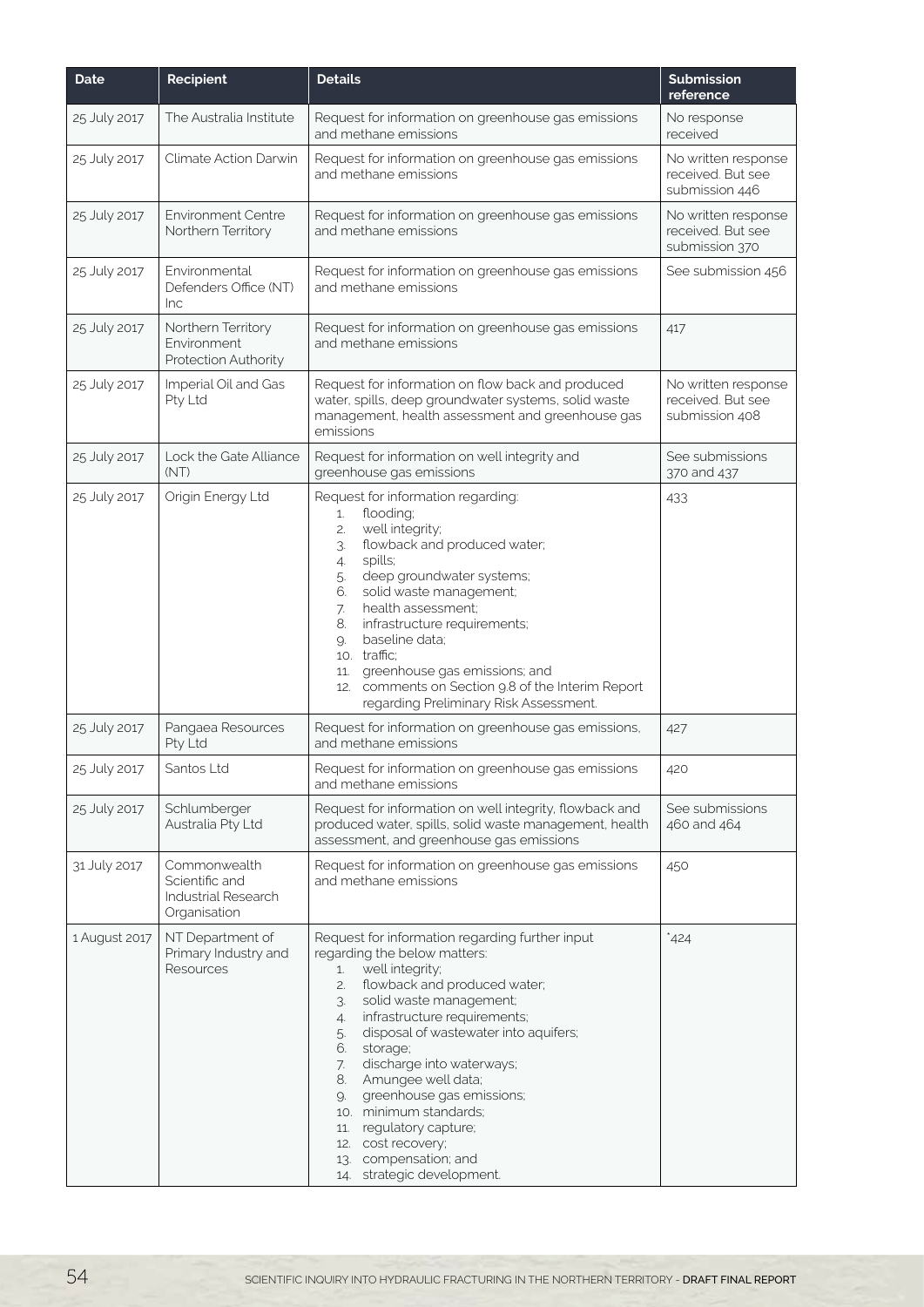| <b>Date</b>          | Recipient                                                                  | <b>Details</b>                                                                                                                                                                                                                                   | <b>Submission</b><br>reference |
|----------------------|----------------------------------------------------------------------------|--------------------------------------------------------------------------------------------------------------------------------------------------------------------------------------------------------------------------------------------------|--------------------------------|
| 2 August 2017        | <b>Consolidated Pastoral</b><br>Company Pty Ltd                            | Request for information regarding claims made by Lock<br>the Gate Alliance (NT) that there were water studies<br>around the Beetaloo Sub-basin commissioned                                                                                      | 418                            |
| 2 August 2017        | Geoscience Australia                                                       | Request for information regarding:<br>future development of each basin;<br>1.<br>groundwater studies; and<br>2.<br>recharge rates of the Tindall limestone aquifer.<br>3.                                                                        | 414                            |
| 2 August 2017        | Australian Government<br>Department of Industry,<br>Innovation and Science | Request for information regarding the objectives of the<br>Royalty Return Scheme                                                                                                                                                                 | 459                            |
| 8 August 2017        | NT Department of<br><b>Environment and Natural</b><br>Resources            | Request for information regarding the Department of<br>Environment and Natural Resources Environmental<br>Regulatory Reform Discussion Paper                                                                                                     | 449                            |
| 11 August 2017       | Australian Government<br>Department of the<br>Environment and Energy       | Request for information on greenhouse gas emissions<br>and methane emissions                                                                                                                                                                     | 445                            |
| 14 August 2017       | Commonwealth<br>Scientific and Industrial<br>Research Organisation         | Request for information regarding research being<br>undertaken by GISERA on groundwater in the Hutton<br>Sandstone aquifer in the Surat Basin                                                                                                    | 451                            |
| 18 August 2017       | Commonwealth<br>Scientific and Industrial<br>Research Organisation         | Request for information regarding groundwater<br>dependent ecosystems                                                                                                                                                                            | 452                            |
| 18 August 2017       | NT Department of<br><b>Environment and Natural</b><br>Resources            | Request for information regarding flow rate estimates                                                                                                                                                                                            | 429                            |
| 31 August 2017       | Australian Government<br>Department of the<br>Environment and Energy       | Request for research commissioned in relation to<br>chemicals used in hydraulic fracturing                                                                                                                                                       | *482                           |
| 11 September 2017    | NT Department of<br><b>Environment and Natural</b><br>Resources            | Request for information regarding surface spills and<br>groundwater contamination, and oxygen                                                                                                                                                    | 481                            |
| 13 September<br>2017 | Alberta Energy<br>Regulator                                                | Request to discuss the Alberta Energy Regulator's<br>experience with shale gas development and<br>understanding of the regulatory framework within which<br>the regulator operates and which governs onshore shale<br>gas development in Alberta | 483                            |
| 19 September 2017    | NT Department of<br><b>Environment and Natural</b><br>Resources            | Request for an indicative Fire Management Zone Risk<br>and Hazard Map and to provide the outcomes of public<br>consultation administered by Bushfires NT regarding<br>changed fire regimes in the Northern Territory                             | 473                            |
| 20 September 2017    | Northern Territory<br>Environment Protection<br>Authority                  | Request for information regarding the regulatory<br>framework for the management of spills of chemicals<br>and wastewater associated with hydraulic fracturing                                                                                   | 480                            |
| 20 September 2017    | NT Department of<br>Primary Industry and<br>Resources                      | Request for information regarding the regulatory<br>framework for the management of spills of chemicals<br>and wastewater associated with hydraulic fracturing                                                                                   | 492                            |
| 20 September 2017    | NT Department of<br>Environment and Natural<br>Resources                   | Request for information regarding the regulatory<br>framework for the management of spills of chemicals<br>and wastewater associated with hydraulic fracturing                                                                                   | 492                            |
| 20 September 2017    | NT Worksafe                                                                | Request for information regarding the regulatory<br>framework for the management of spills of chemicals<br>and wastewater associated with hydraulic fracturing                                                                                   | 472                            |
| 20 September 2017    | Hancock Prospecting<br>Pty Ltd                                             | Request for information related to buffer zones regarding<br>Exploration Permit 154 and evidence of compliance with<br>regulation and no significant environmental incidents<br>indicated in a submission to the Inquiry                         | 474                            |